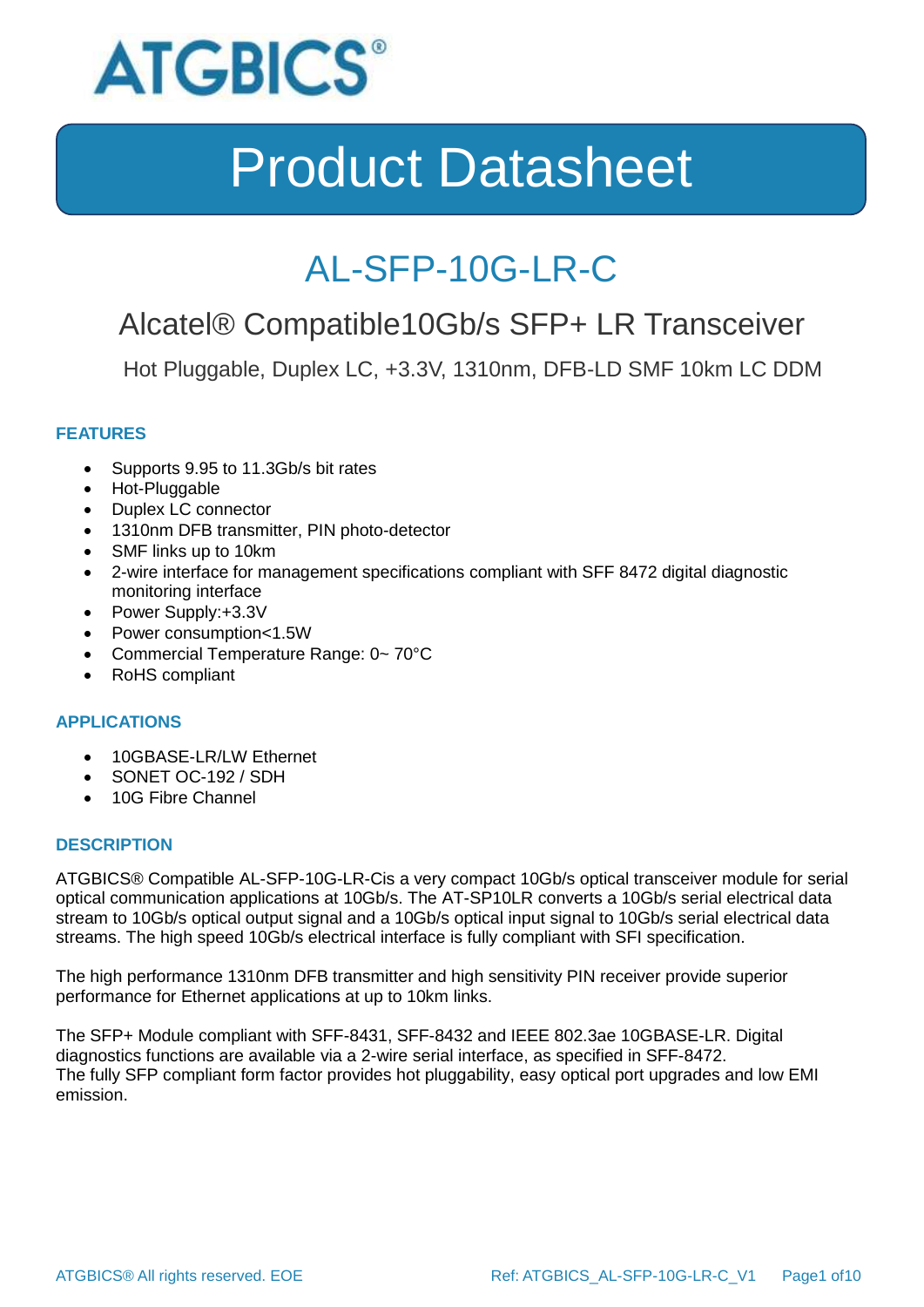

#### **Absolute Maximum Ratings**

| <b>Parameter</b>                  | <b>Symbol</b>           | Min.   | <b>Typical</b> | Max.  | <b>Unit</b> |
|-----------------------------------|-------------------------|--------|----------------|-------|-------------|
| <b>Storage Temperature</b>        | $\mathsf{T}_\mathsf{S}$ | $-40$  |                | $+85$ | °C          |
| <b>Case Operating Temperature</b> | $T_A$                   | 0      |                | 70    | °C          |
| <b>Maximum Supply Voltage</b>     | Vcc                     | $-0.5$ |                | 4     |             |
| <b>Relative Humidity</b>          | RH                      | 0      |                | 85    | %           |

### **Electrical Characteristics (T<sub>OP</sub> = 0 to 70 °C, VCC = 3.135 to 3.465 Volts)**

| <b>Parameter</b>                                                              | <b>Symbol</b>          | Min.           | <b>Typical</b> | Max.                    | <b>Unit</b> | <b>Notes</b>   |
|-------------------------------------------------------------------------------|------------------------|----------------|----------------|-------------------------|-------------|----------------|
| <b>Supply Voltage</b>                                                         | <b>Vcc</b>             | 3.13<br>5      |                | 3.46<br>5               | V           |                |
| <b>Supply Current</b>                                                         | Icc                    |                |                | 430                     | mA          |                |
| <b>Power Consumption</b>                                                      | P                      |                |                | 1.5                     | W           |                |
| <b>Transmitter Section:</b>                                                   |                        |                |                |                         |             |                |
| Input differential impedance                                                  | $R_{in}$               |                | 100            |                         | Ω           | $\mathbf{1}$   |
| <b>Tx Input Single Ended DC Voltage</b><br><b>Tolerance (Ref VeeT)</b>        | V                      | $-0.3$         |                | 4                       | V           |                |
| Differential input voltage swing                                              | Vin, pp                | 180            |                | 700                     | mV          | $\overline{2}$ |
| <b>Transmit Disable Voltage</b>                                               | $V_D$                  | 2              |                | <b>Vcc</b>              | $\vee$      | 3              |
| <b>Transmit Enable Voltage</b>                                                | $V_{EN}$               | Vee            |                | Vee+<br>0.8             | $\vee$      |                |
| <b>Receiver Section:</b>                                                      |                        |                |                |                         |             |                |
| <b>Single</b><br><b>Ended</b><br>Output<br><b>Voltage</b><br><b>Tolerance</b> | $\vee$                 | $-0.3$         |                | $\overline{4}$          | $\vee$      |                |
| <b>Rx Output Diff Voltage</b>                                                 | Vo                     | 300            |                | 850                     | mV          |                |
| <b>Rx Output Rise and Fall Time</b>                                           | Tr/Tf                  | 30             |                |                         | ps          | $\overline{4}$ |
| <b>LOS Fault</b>                                                              | V <sub>LOS fault</sub> | $\overline{2}$ |                | Vcc <sub>H</sub><br>OST | V           | 5              |
| <b>LOS Normal</b>                                                             | V <sub>LOS</sub> norm  | Vee            |                | Vee+<br>0.8             | $\vee$      | 5              |

Notes:

- 1. Connected directly to TX data input pins. AC coupling from pins into laser driver IC.
- 2. Per SFF-8431 Rev 3.0
- 3. Into 100 ohms differential termination.
- 4. 20%~80%
- 5. LOS is an open collector output. Should be pulled up with 4.7k 10kΩ on the host board. Normal operation is logic 0; loss of signal is logic 1. Maximum pull-up voltage is 5.5V.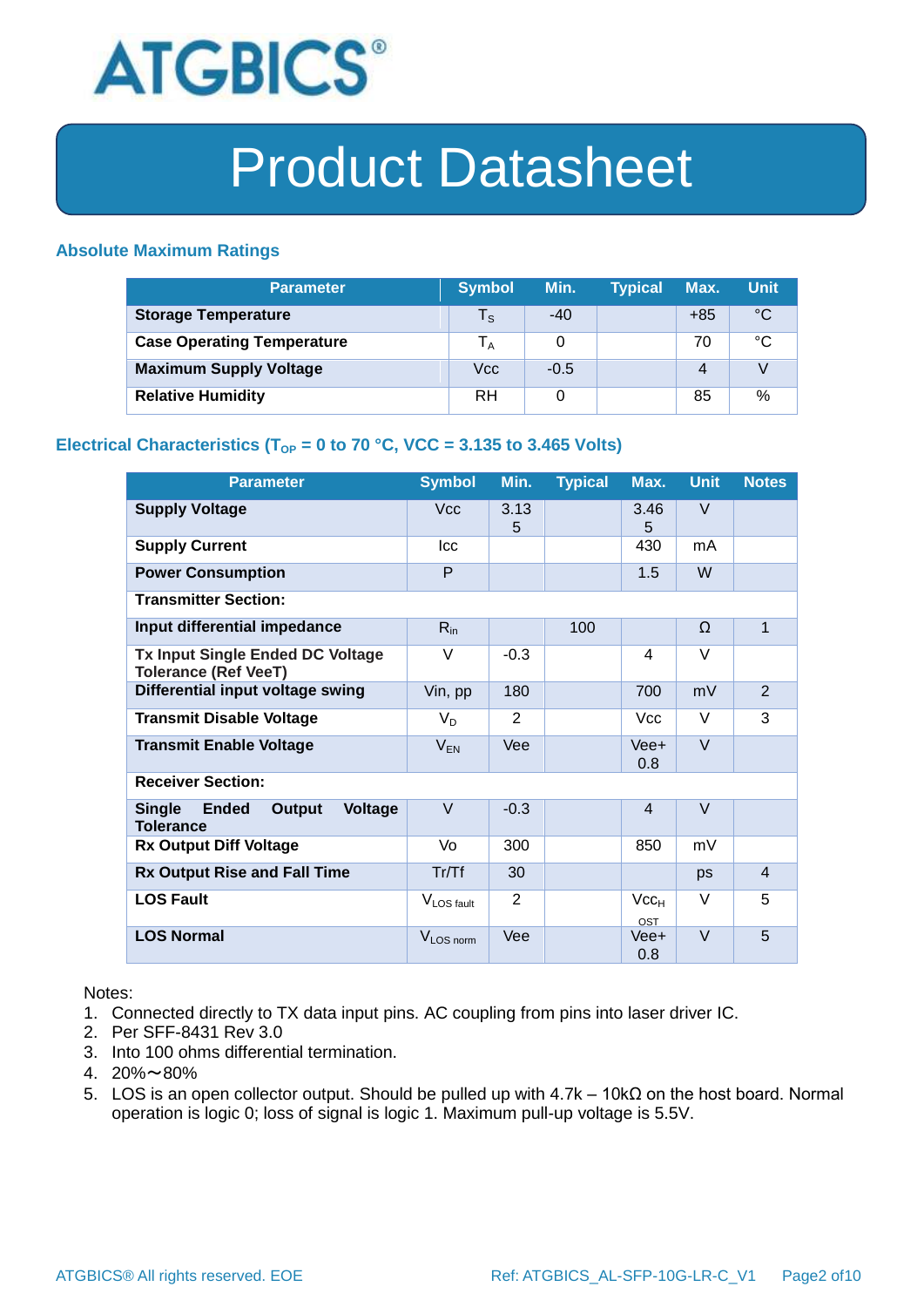

### Optical Parameters ( $T_{OP}$  = 0 to 70°C, VCC = 3.135 to 3.465 Volts)

| <b>Parameter</b>                                            | <b>Symbol</b>       | Min.   | <b>Typical</b> | Max.         | <b>Unit</b>     | <b>Notes</b>   |
|-------------------------------------------------------------|---------------------|--------|----------------|--------------|-----------------|----------------|
| <b>Transmitter Section:</b>                                 |                     |        |                |              |                 |                |
| <b>Center Wavelength</b>                                    | λt                  | 1290   | 1310           | 1330         | nm              |                |
| spectral width                                              | $\triangle \lambda$ |        |                | $\mathbf{1}$ | nm              |                |
| <b>Average Optical Power</b>                                | Pavg                | $-8.2$ |                | 0.5          | dBm             | 1              |
| <b>Optical Power OMA</b>                                    | Poma                | $-5.2$ |                |              | dB <sub>m</sub> |                |
| <b>Laser Off Power</b>                                      | Poff                |        |                | $-30$        | dB <sub>m</sub> |                |
| <b>Extinction Ratio</b>                                     | ER.                 | 3.5    |                |              | d <sub>B</sub>  |                |
| <b>Transmitter</b><br><b>Dispersion</b><br><b>Penalty</b>   | TDP                 |        |                | 3.2          | dВ              | 2              |
| <b>Relative Intensity Noise</b>                             | <b>Rin</b>          |        |                | $-128$       | dB/Hz           | 3              |
| <b>Optical</b><br>Return<br><b>Loss</b><br><b>Tolerance</b> |                     | 20     |                |              | dВ              |                |
| <b>Receiver Section:</b>                                    |                     |        |                |              |                 |                |
| <b>Center Wavelength</b>                                    | λr                  | 1260   |                | 1355         | nm              |                |
| <b>Receiver Sensitivity</b>                                 | Sen                 |        |                | $-14.5$      | d <sub>Bm</sub> | $\overline{4}$ |
| <b>Stressed Sensitivity (OMA)</b>                           | $Sen_{ST}$          |        |                | $-10.3$      | dBm             | 4              |
| <b>Los Assert</b>                                           | LOS <sub>A</sub>    | $-25$  |                |              | d <sub>Bm</sub> |                |
| <b>Los Dessert</b>                                          | LOS <sub>D</sub>    |        |                | $-15$        | dBm             |                |
| <b>Los Hysteresis</b>                                       | LOS <sub>H</sub>    | 0.5    |                |              | d <sub>B</sub>  |                |
| Overload                                                    | Sat                 | 0      |                |              | dB <sub>m</sub> | 5              |
| <b>Receiver Reflectance</b>                                 | <b>Rrx</b>          |        |                | $-12$        | dB              |                |

Notes:

- 1. Average power figures are informative only, per IEEE802.3ae.
- 2. TWDP figure requires the host board to be SFF-8431compliant. TWDP is calculated using the Matlab code provided in clause 68.6.6.2 of IEEE802.3ae.
- 3. 12dB reflection.
- 4. Conditions of stressed receiver tests per IEEE802.3ae. CSRS testing requires the host board to be SFF-8431 compliant.
- 5. Receiver overload specified in OMA and under the worst comprehensive stressed condition.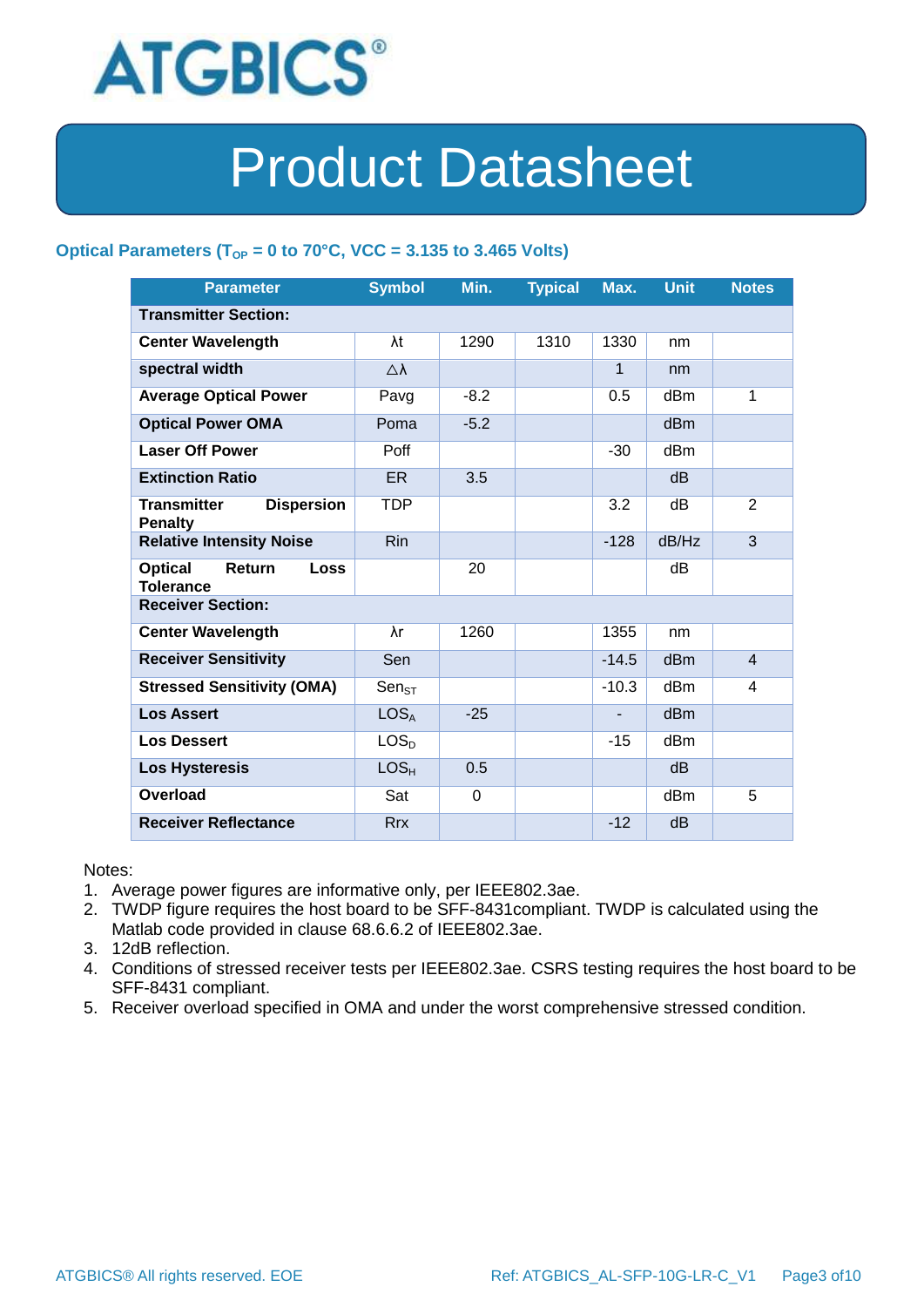

#### **Timing Characteristics**

| <b>Parameter</b>                                       | <b>Symbol</b>      | Min. | <b>Typical</b> | Max. | <b>Unit</b> |
|--------------------------------------------------------|--------------------|------|----------------|------|-------------|
| <b>TX Disable Assert Time</b>                          | t off              |      |                | 10   | <b>US</b>   |
| <b>TX Disable Negate Time</b>                          | t on               |      |                | 1    | ms          |
| Time to Initialize Include Reset of<br><b>TX FAULT</b> | t int              |      |                | 300  | ms          |
| <b>TX FAULT from Fault to Assertion</b>                | t fault            |      |                | 100  | <b>us</b>   |
| <b>TX Disable Time to Start Reset</b>                  | t reset            | 10   |                |      | <b>us</b>   |
| <b>Receiver Loss of Signal Assert Time</b>             | $T_A, RX_L$<br>S   |      |                | 100  | <b>us</b>   |
| <b>Receiver Loss of Signal Deassert Time</b>           | $T_d$ , RX_LOS     |      |                | 100  | <b>us</b>   |
| <b>Rate-Select Chage Time</b>                          | t ratesel          |      |                | 10   | <b>us</b>   |
| <b>Serial ID Clock Time</b>                            | t serial-<br>clock |      |                | 100  | kHz         |

### **Pin Assignment**

Diagram of Host Board Connector Block Pin Numbers and Name

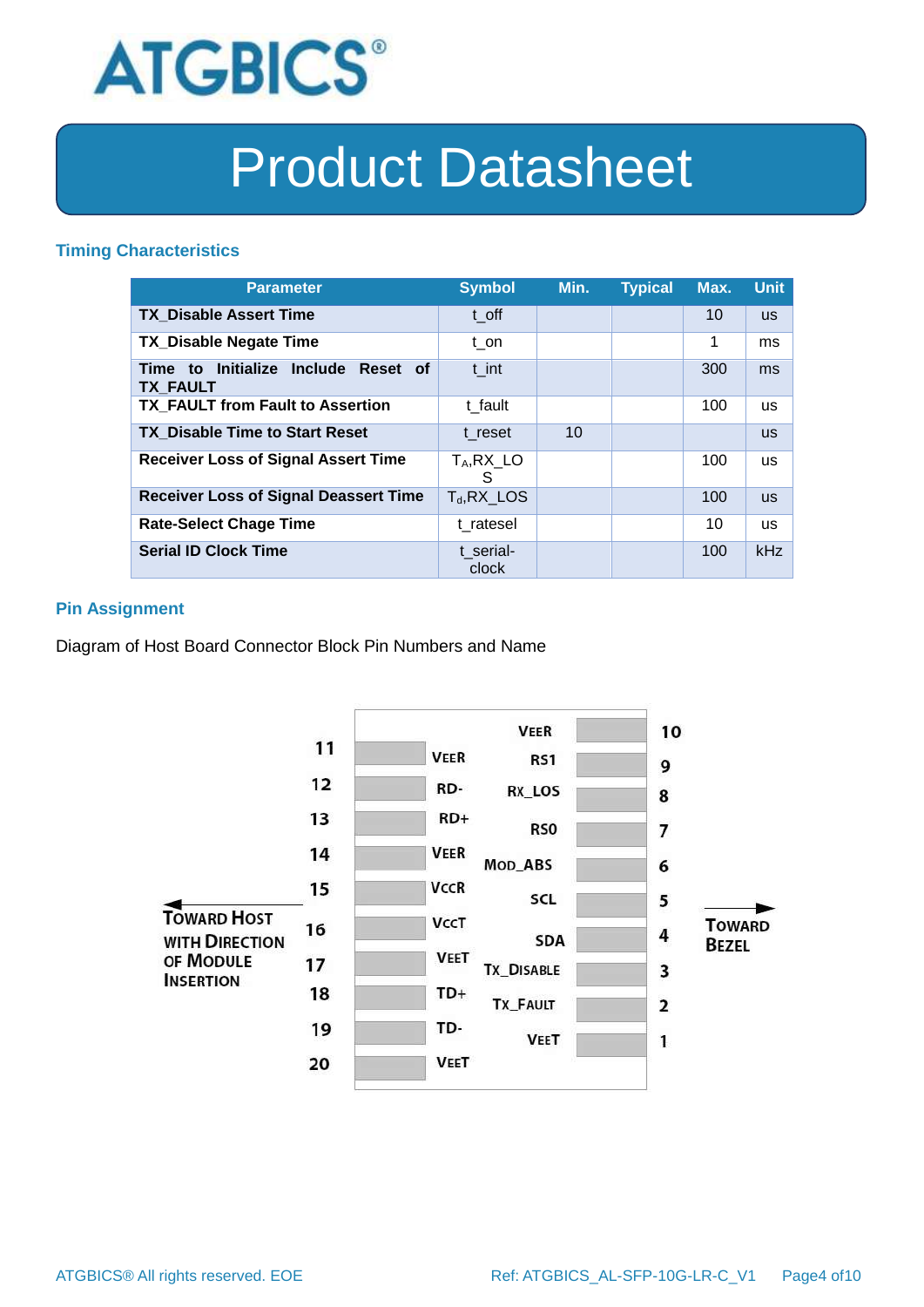

### **Pin Function Definitions**

| PIN<br><b>No</b> | <b>Name</b>       | <b>Function</b>                                                                                                                               | <b>Notes</b>   |
|------------------|-------------------|-----------------------------------------------------------------------------------------------------------------------------------------------|----------------|
| 1                | VeeT              | Module transmitter ground                                                                                                                     | 1              |
| $\mathbf{2}$     | <b>Tx Fault</b>   | Module transmitter fault                                                                                                                      | $\overline{2}$ |
| 3                | <b>Tx Disable</b> | Transmitter Disable; Turns off transmitter laser output                                                                                       | 3              |
| 4                | <b>SDL</b>        | 2 wire serial interface data input/output (SDA)                                                                                               |                |
| 5                | <b>SCL</b>        | 2 wire serial interface clock input (SCL)                                                                                                     |                |
| 6                | MOD-ABS           | Module Absent, connect to VeeR or VeeT in the module                                                                                          | $\overline{2}$ |
| $\overline{7}$   | RSO               | Rate select0, optionally control SFP+ receiver. When high,<br>input data rate >4.5Gb/ s; when low, input data rate<br>$\epsilon$ =4.5Gb/s     |                |
| 8                | LOS               | Receiver Loss of Signal Indication                                                                                                            | 4              |
| 9                | RS <sub>1</sub>   | Rate select0, optionally control SFP+ transmitter. When<br>high, input data rate >4.5Gb/s; when low, input data rate<br>$\epsilon = 4.5$ Gb/s |                |
| 10               | VeeR              | Module receiver ground                                                                                                                        | 1              |
| 11               | <b>VeeR</b>       | Module receiver ground                                                                                                                        | 1              |
| 12               | RD-               | Receiver inverted data out put                                                                                                                |                |
| 13               | $RD+$             | Receiver non-inverted data out put                                                                                                            |                |
| 14               | VeeR              | Module receiver ground                                                                                                                        | 1              |
| 15               | <b>VccR</b>       | Module receiver 3.3V supply                                                                                                                   |                |
| 16               | VccT              | Module transmitter 3.3V supply                                                                                                                |                |
| 17               | VeeT              | Module transmitter ground                                                                                                                     | $\mathbf{1}$   |
| 18               | $TD+$             | Transmitter inverted data out put                                                                                                             |                |
| 19               | TD-               | Transmitter non-inverted data out put                                                                                                         |                |
| 20               | VeeT              | Module transmitter ground                                                                                                                     | 1              |

Notes:

- 1. The module ground pins shall be isolated from the module case.
- 2. This pin is an open collector/drain output pin and shall be pulled up with 4.7K-10Kohms to Host\_Vcc on the host board.
- 3. This pin shall be pulled up with 4.7K-10Kohms to VccT in the module.
- 4. This pin is an open collector/drain output pin and shall be pulled up with 4.7K-10Kohms to Host\_Vcc on the host board.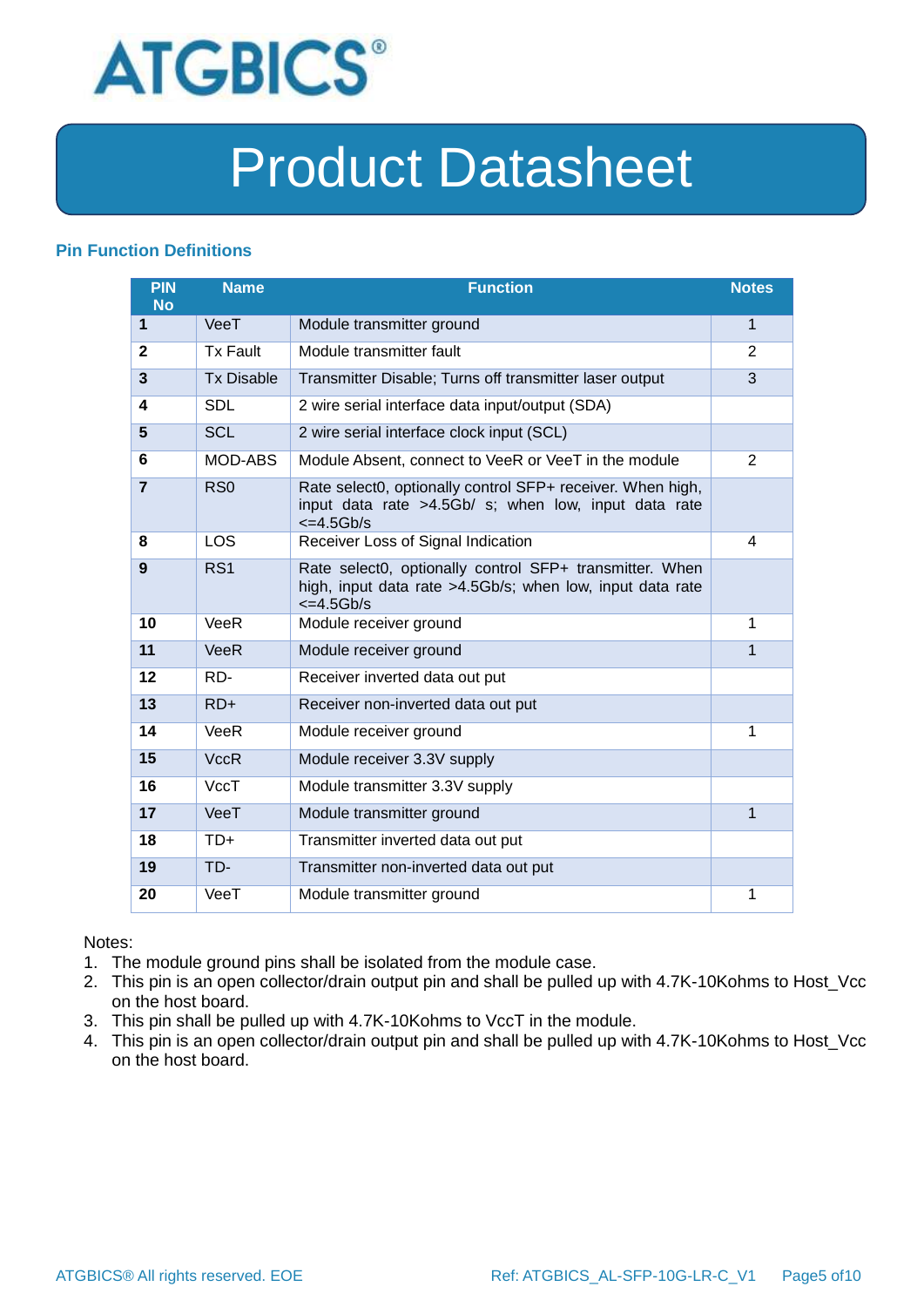

#### **SFP Module EEPROM Information and Management**

The SFP modules implement the 2-wire serial communication protocol as defined in the SFP -8472. The serial ID information of the SFP modules and Digital Diagnostic Monitor parameters can be accessed through the  $I^2C$  interface at address A0h and A2h. The memory is mapped in Table 1. Detailed ID information (A0h) is listed in Table 2. And the DDM specification at address A2h. For more details of the memory map and byte definitions, please refer to the SFF-8472, "Digital Diagnostic Monitoring Interface for Optical Transceivers". The DDM parameters have been internally calibrated.

#### Table 1- Digital Diagnostic Memory Map (Specific Data Field Descriptions)

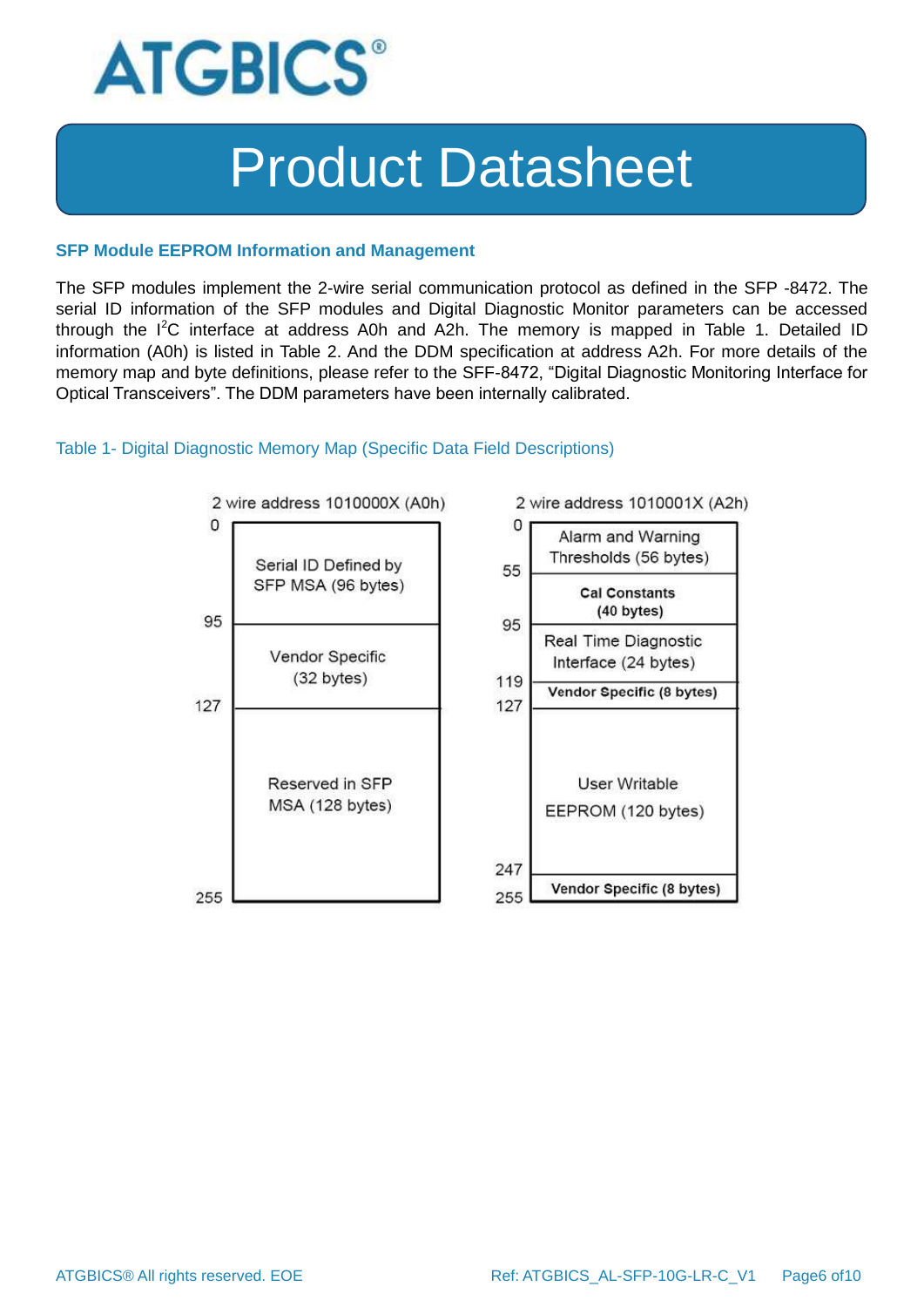

#### Table 2 - EEPROM Serial ID Memory Contents (A0h)

| <b>Data</b><br><b>Address</b> | Length<br>(Byte)                 | <b>Name of</b><br>Length | <b>Description and Contents</b>                                                                                                      |
|-------------------------------|----------------------------------|--------------------------|--------------------------------------------------------------------------------------------------------------------------------------|
| <b>Base ID Fields</b>         |                                  |                          |                                                                                                                                      |
| 0                             | 1                                | Identifier               | Type of Serial transceiver (03h=SFP)                                                                                                 |
| $\mathbf{1}$                  | $\mathbf{1}$                     | Reserved                 | Extended identifier of type serial transceiver<br>(04h)                                                                              |
| $\mathbf{2}$                  | 1                                | Connector                | Code of optical connector type (07=LC)                                                                                               |
| $3 - 10$                      | 8                                | Transceiver              | 10G Base-LR                                                                                                                          |
| 11                            | 1                                | Encoding                 | 64B/66B                                                                                                                              |
| 12                            | $\mathbf{1}$                     | BR, Nominal              | Nominal baud rate, unit of 100Mbps                                                                                                   |
| $13 - 14$                     | 2                                | Reserved                 | (0000h)                                                                                                                              |
| 15                            | $\mathbf{1}$                     | Length(9um)              | Link length supported for 9/125um fiber, units of<br>100m                                                                            |
| 16                            | $\mathbf{1}$                     | Length(50um)             | Link length supported for 50/125um fiber, units<br>of 10m                                                                            |
| 17                            | $\mathbf{1}$                     | Length(62.5um)           | Link length supported for 62.5/125um fiber, units<br>of 10m                                                                          |
| 18                            | $\mathbf{1}$                     | Length(Copper)           | Link length supported for copper, units of meters                                                                                    |
| 19                            | $\mathbf{1}$                     | Reserved                 |                                                                                                                                      |
| 20-35                         | 16                               | <b>Vendor Name</b>       | SFP vendor name: ATGBICS                                                                                                             |
| 36                            | $\mathbf{1}$                     | Reserved                 |                                                                                                                                      |
| 37-39                         | 3                                | Vendor OUI               | SFP transceiver vendor OUI ID                                                                                                        |
| 40-55                         | 16                               | Vendor PN                | Part Number: "AL-SFP-10G-LR-C" (ASCII)                                                                                               |
| 56-59                         | 4                                | Vendor rev               | Revision level for part number                                                                                                       |
| 60-62                         | 3                                | Reserved                 |                                                                                                                                      |
| 63                            | $\mathbf{1}$                     | <b>CCID</b>              | Least significant byte of sum of data in address<br>$0 - 62$                                                                         |
| <b>Extended ID Fields</b>     |                                  |                          |                                                                                                                                      |
| 64-65                         | $\overline{2}$                   | Option                   | which<br>Indicates<br>optical<br><b>SFP</b><br>signals<br>are<br>implemented<br>(001Ah = LOS, TX_FAULT, TX_DISABLE all<br>supported) |
| 66                            | $\mathbf{1}$                     | BR, max                  | Upper bit rate margin, units of %                                                                                                    |
| 67                            | 1                                | BR, min                  | Lower bit rate margin, units of %                                                                                                    |
| 68-83                         | 16                               | Vendor SN                | Serial number (ASCII)                                                                                                                |
| 84-91                         | 8                                | Date code                | OEM's Manufacturing date code                                                                                                        |
| 92-94                         | 3                                | Reserved                 |                                                                                                                                      |
| 95                            | 1                                | <b>CCEX</b>              | Check<br>for<br>the<br>extended<br>Fields<br>code<br>ID<br>(addresses 64 to 94)                                                      |
|                               | <b>Vendor Specific ID Fields</b> |                          |                                                                                                                                      |
| 96-127                        | 32                               | Readable                 | OEM specific date, read only                                                                                                         |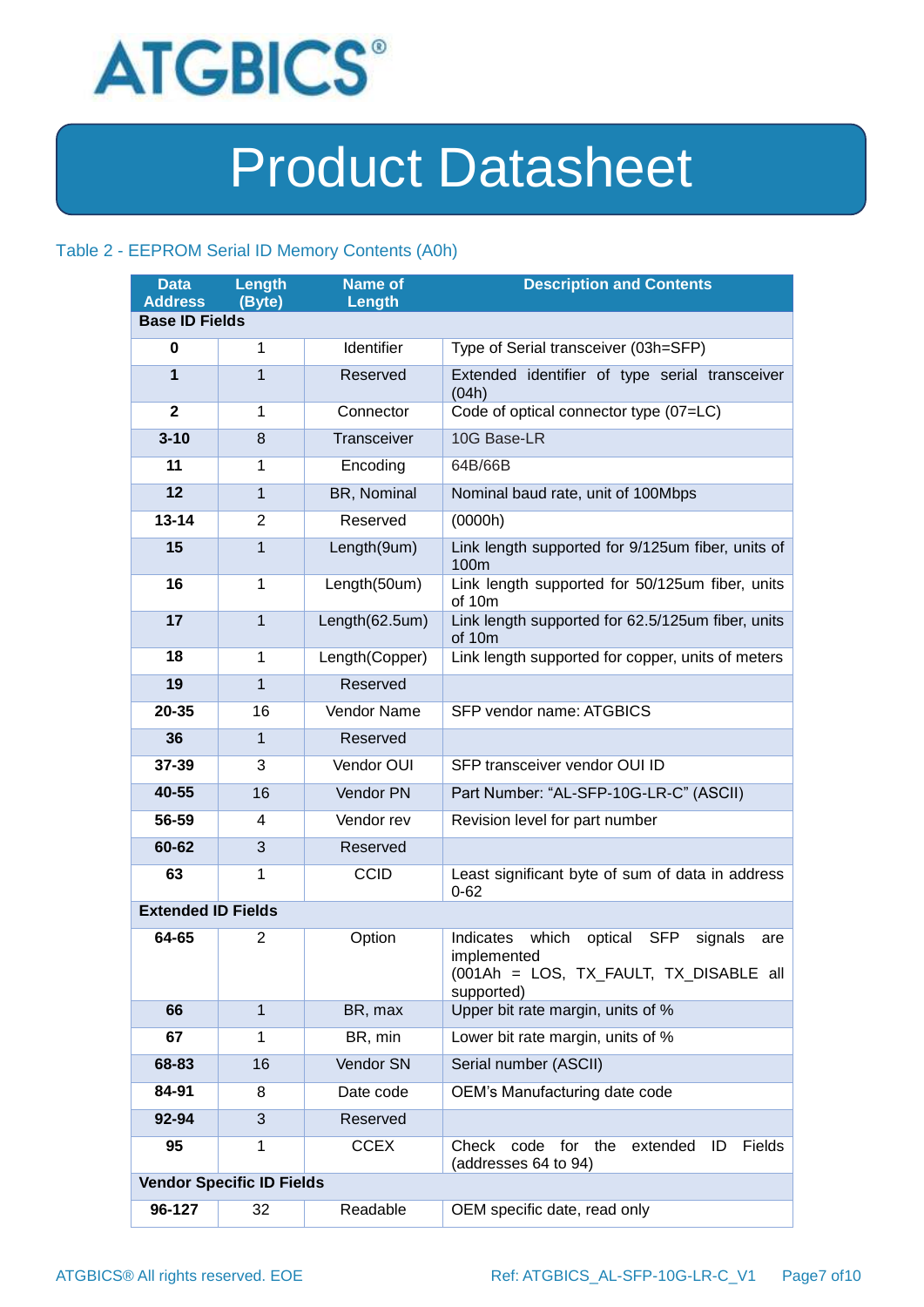

| $128 - 255$ | 128 | Reserved | Reserved for SFF-8079 |
|-------------|-----|----------|-----------------------|

### **Digital Diagnostic Monitor Characteristics**

| <b>Data</b><br><b>Address</b> | Parameter                               | <b>Accuracy</b> | <b>Unit</b> |
|-------------------------------|-----------------------------------------|-----------------|-------------|
| 96-97                         | <b>Transceiver Internal Temperature</b> | ±3.0            | $^{\circ}C$ |
| 98-99                         | <b>VCC3</b> Internal Supply Voltage     | ±3.0            | $\%$        |
| 100-101                       | <b>Laser Bias Current</b>               | ±10             | $\%$        |
| 102-103                       | <b>Tx Output Power</b>                  | ±3.0            | dBm         |
| 104-105                       | <b>Rx Input Power</b>                   | ±3.0            | dBm         |

#### **Regulatory Compliance**

The AT-SP10LR complies with international Electromagnetic Compatibility (EMC) and international safety requirements and standards (see details in Table following).

| Electrostatic Discharge<br>(ESD) to the Electrical Pins                                             | MIL-STD-883E<br>Method 3015.7                                             | Class 1(>1000 V)                                              |
|-----------------------------------------------------------------------------------------------------|---------------------------------------------------------------------------|---------------------------------------------------------------|
| <b>Electrostatic</b><br><b>Discharge</b><br>(ESD)<br>LC<br><b>Duplex</b><br>the<br>to<br>Receptacle | IEC 61000-4-2<br>GR-1089-CORE                                             | Compatible with standards                                     |
| Electromagnetic<br>Interference (EMI)                                                               | FCC Part 15 Class B<br>EN55022 Class B (CISPR 22B)<br><b>VCCI Class B</b> | Compatible with standards                                     |
| Laser Eye Safety                                                                                    | 21CFR<br>1040.10<br>and<br>FDA.<br>1040.11<br>EN60950, EN (IEC) 60825-1,2 | Compatible<br><b>Class</b><br>with<br>-1<br>laser<br>product. |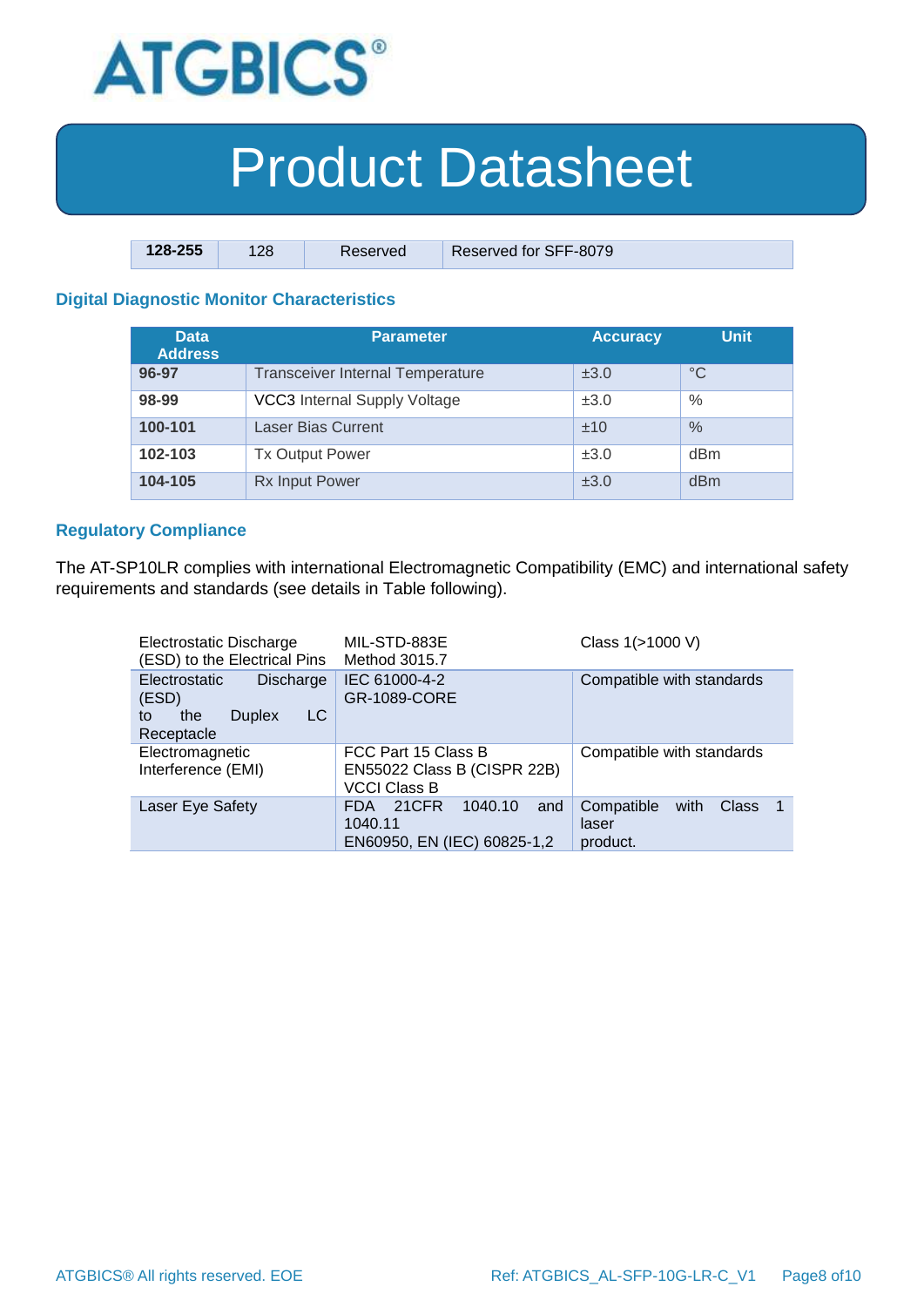

#### **Recommended Circuit**



#### **Recommended Host Board Power Supply Circuit**



#### **Recommended High-speed Interface Circuit**